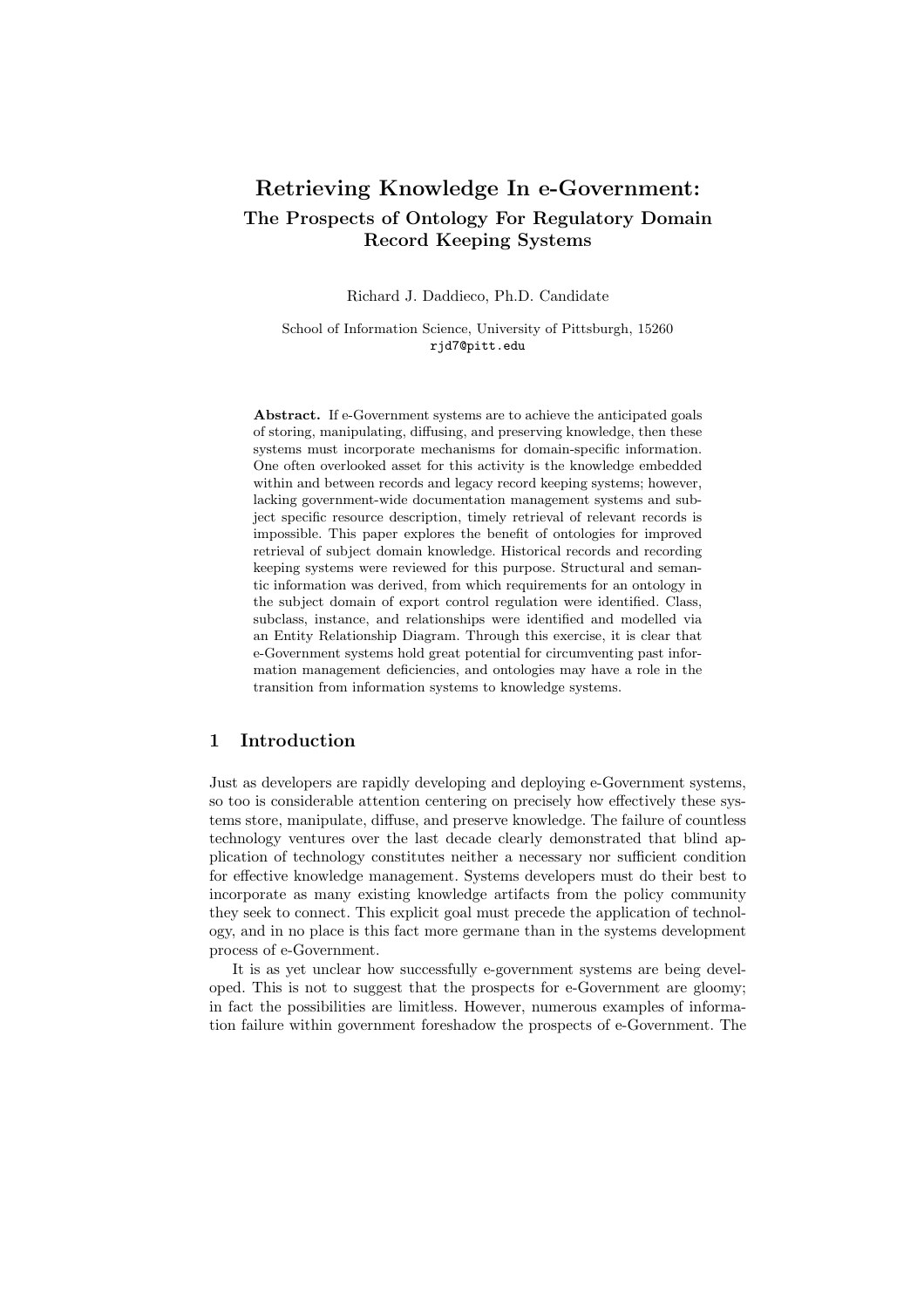concern is whether e-Government systems can overcome the systemic, organizational, and bureaucratic barriers to effective knowledge management or instead simply replicate the latent deficiencies so long present in analog systems. Information failures are costly; however, in instances of government decision-making these costs can prove incalculable.

One area that has long suffered from knowledge mishandling is the administrative process of regulating militarily sensitive exports or the area of export controls. Instances of information failure in this area are frequent, and they characterize the problem plaguing knowledge management in governance more broadly, that of knowledge retrieval and sharing. The case of the U.S. vs. Fiber Materials, Inc. is a prime example.[1]

In 1995, two businessmen were found guilty of violating U.S. export control laws based on the memory of two government officials as to the meaning of two words in a specific export regulation: "specially designed." The two licensing officers testified at the trial that the meaning of the terms had never been written down. It was "in their heads." Researchers for the Defendants in the case, however, successfully unearthed the explicit, written definition of the terms as it was intended to be used in the regulatory language. The very government agency responsible for issuing and enforcing the regulations, the same that had that brought the charges, had defined "specially designed" some forty years prior to the trial. The definition had simply been lost, encapsulated within an obscure government document.

Because the written definition contradicted government testimony, in August 2003, the original verdict was overturned. This knowledge failure calls into question the validity of every export license decision and compliance with regulations which included the terms "specially designed" prior to the discovery of the documentary evidence. The terms appear in over two-hundred export control regulations. Did government officials deny licenses for benign, profit generating exports? Did they accidently permit the release of strategic items, proliferating weapons technology. Lastly, why was this crucial knowledge, so important for export license decisions, seemingly lost for over forty years?

e-Government systems must push information into knowledge. Systems must operate within well-defined and informed parameters of specific subject areas. This knowledge must be bound. It must include the language and process derived from accumulated, relevant evidence recording administrative history, such as documents. Ontologies may prove a useful tool for facilitating there retrieval.

## 2 The Study

This paper endeavors to build an ontology for the subject domain of export controls. Development of such an ontology may prove critical for effective knowledge retrieval and knowledge sharing in this area. Via detailed analysis of public records associated with export controls, this paper constitutes a first iteration in this endeavor. It is in no way to be viewed as complete. Ontology building is an iterative process. The intent of this first iteration is to examine the many lay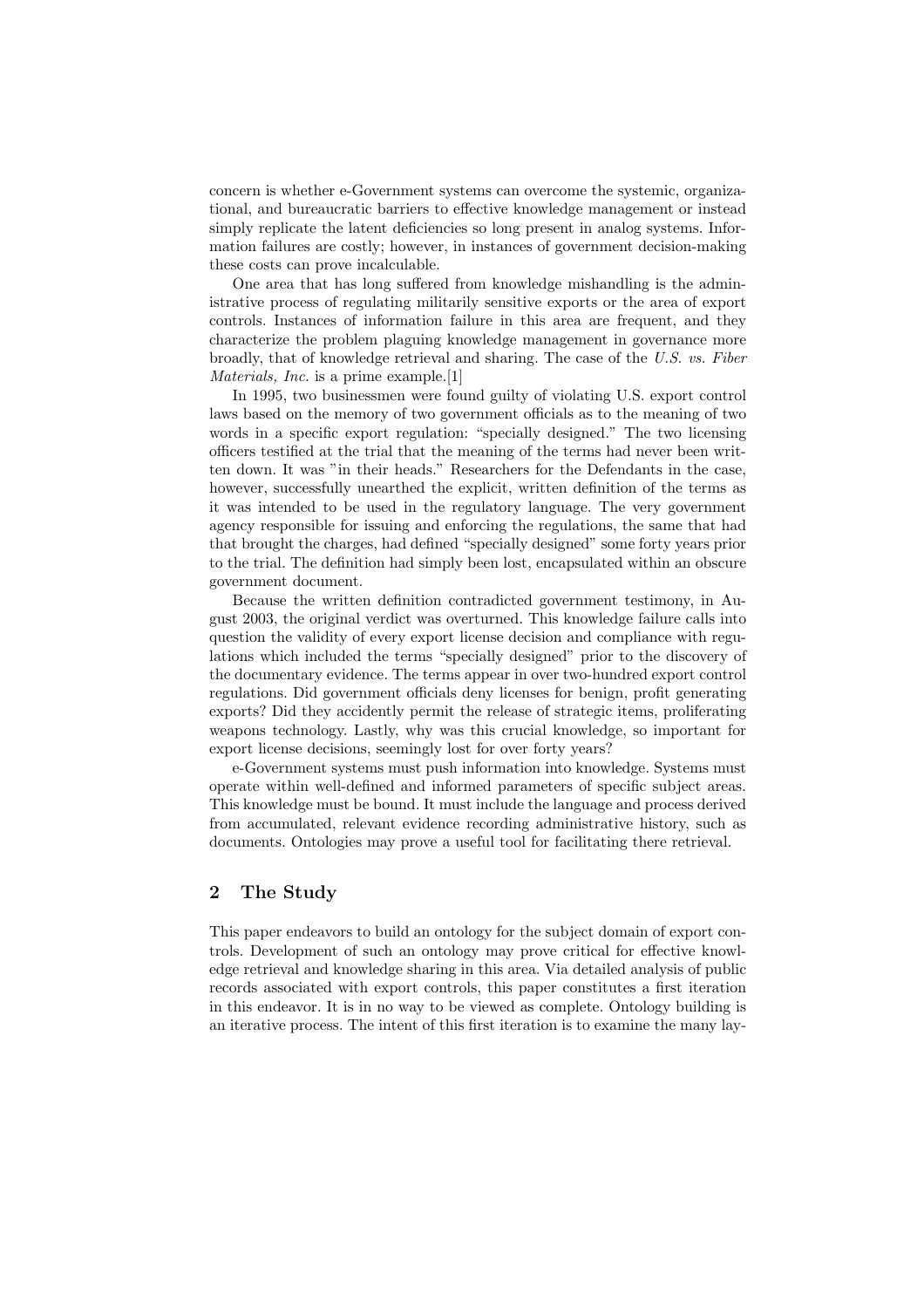ers of relationships between information objects, and, in so doing, inform future development through a document-centered approach. First level taxonomies can guide ontologies. This analysis revealed a central taxonomy common to multiple objects around which an ontology could be built.

This document analysis relies on international and U.S. Executive branch records obtained from the U.S. National Archives, U.S. government agency libraries, three U.S. Presidential Libraries, multiple depository, public, and academic libraries.A representative sample of the documents reviewed include:

- Declassified documents of NATO's Coordinating Committee on Multilateral Export Controls;
- Declassified Executive branch documents obtained from Presidential Libraries;
- Title 15, Part 799 U.S. Code of Federal Regulations: Commodity Control List, copies of which were reviewed between the periods of 1950 and 2002;
- Schedule B: Statistical Classification of Domestic and Foreign Commodities Exported from the United States;
- U.S. Department of Commerce Annual Reports;
- Department of Defense "Militarily Critical Technology List;"

In total, over twenty libraries, records, and information centers were scoured for information relevant to the domain of export controls.

#### 2.1 Domain, Memory, & Decision

The movement of information within the bureaucracy of arms control and nonproliferation policy is extremely complex. It is a policy area that involves dozens of countries all of which are members of several international organizations and regimes. Representatives from member countries negotiate agreements. Each of which results in national legislation and the promulgation regulations. The domestic policy and regulatory process is equally complex.

Each national government must implement international agreements at home. This typically involves regulating the movement of goods and services across national borders. This is an administrative function encompassing the recording of shipments, liaising with the public, enactment and enforcement of regulations, the licensing of exports, and collaboration with multiple government agencies including intelligence, crime enforcement, financial, and diplomatic staffs. Within each of these government agencies exist specific administrative operation. Moreover, inter/interagency teams further subdivide bureaucracies, often requiring their own administrations and procedures.

Within this administrative spider's web sits the decision-maker. Decision makers often share their experience, explaining what may have been done in similar situations. However as stated earlier, the export control process is complex. It is composed of multiple bureaucracies and agreements. The decision-maker may need information about the process and language of regulating, which may reside outside their bureau or immediate functional domain. This policy context is composed of structural, sequential, and linguistic information or taxonomies.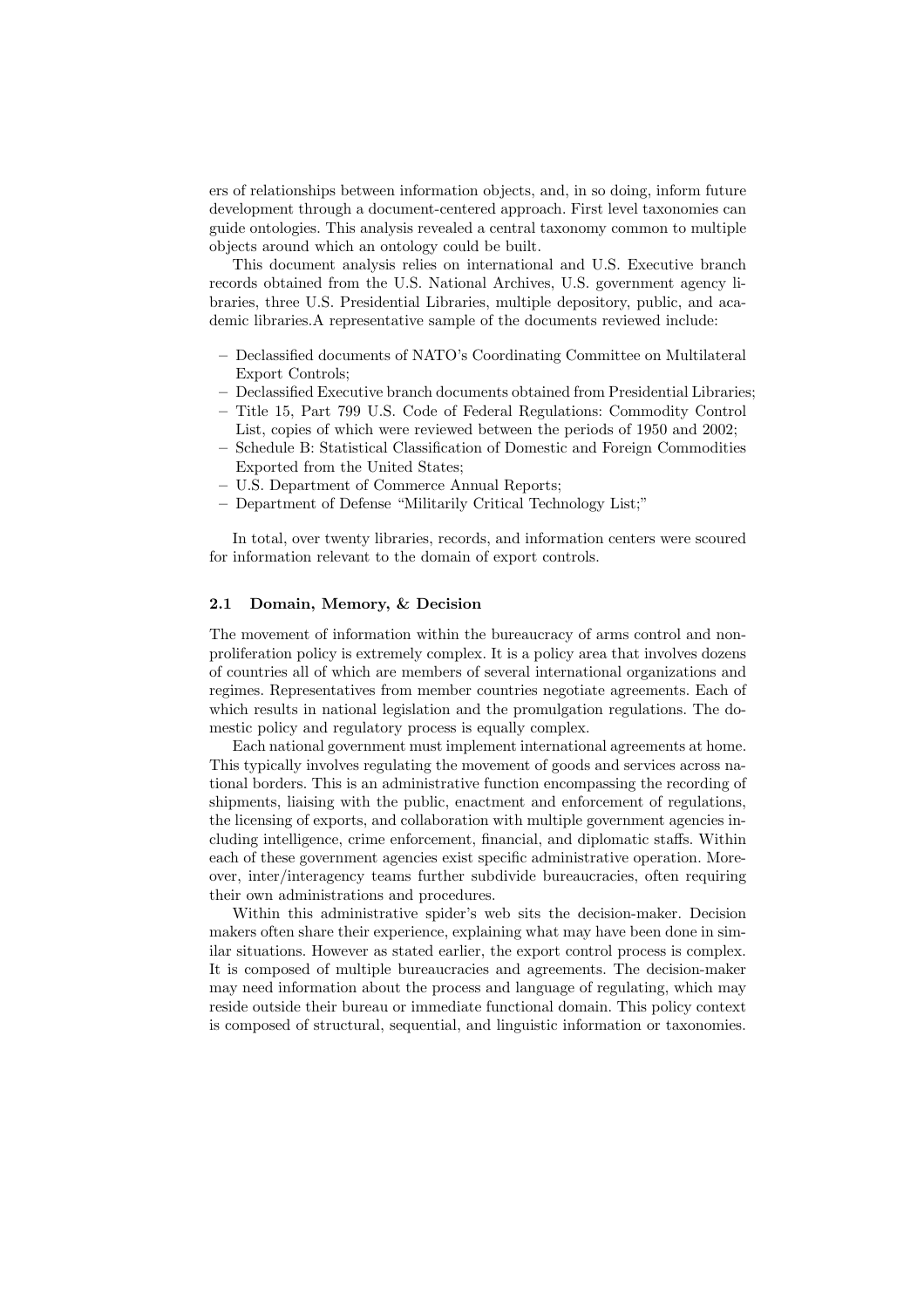Each adds evidential value to the chain of administrative process. The decisionmaker can rely on this context frame for decision-making, provided it is modelled and retrievable.

In this process of classification, precise language is critical for assigning meaning to the export reflected in the form of the export license request. But regulatory language is widely charged as terribly vague, ambiguous, and unclear. Unfortunately, export licensing officers must render decisions in this ambiguous environment, and evidence on which to base his or her judgment and perpetuate the spirit of nonproliferation policy is unclear, as the aforementioned case suggests.

#### 2.2 Ontology Defined

What is an ontology? Jasper and Uschold [2] define the primary purpose behind ontology as "reducing the cost of multiple applications having common access to data." This may in turn, facilitate inter-operability. Lavery & Boldyreff [3] offer a more refined definition, "a domain specific ontology is a knowledge management tool used to support communication and knowledge reuse about a specific domain." This interplay between place and time-that of centralizing knowledge and communication, is the heart of ontology. For the purposes of this paper, ontology is best defined in the words of Noy and McGinness [4] as "a formal explicit description of concepts in a domain of discourse." Conceptually, it is useful to think of an ontology as similar to an office filing system.

Filing systems support an organization's information needs in that they provide common access to records for a variety of organizational objectives. Customer files, employee files, product information, competitor information is centrally organized and stored for future use. The filing system structures and orders information, knowledge typically stored in the form of paper records but now including both paper and digital objects. This system utilizes the contextual language of the enterpriseits operational vernacular or what information organization researchers have characterized as its "controlled vocabulary."[5]

This reuse of information is particularly important for government decisionmaking and should inform the application layer of information systems and metadata resource description. Ontology has replaced the filing cabinet in the ubiquitous platform of the World Wide Web, while the filing system has been replaced by metadata description frameworks. Ontologies may connect information objects, rebuilding semantic and organizational knowledge. This benefit strengthens ontology's resonance as a method for developing description frameworks. Requirements engineering methods are critical for ontology building; however, one of the key inputs of requirements engineering is frequently dismissed: policy records.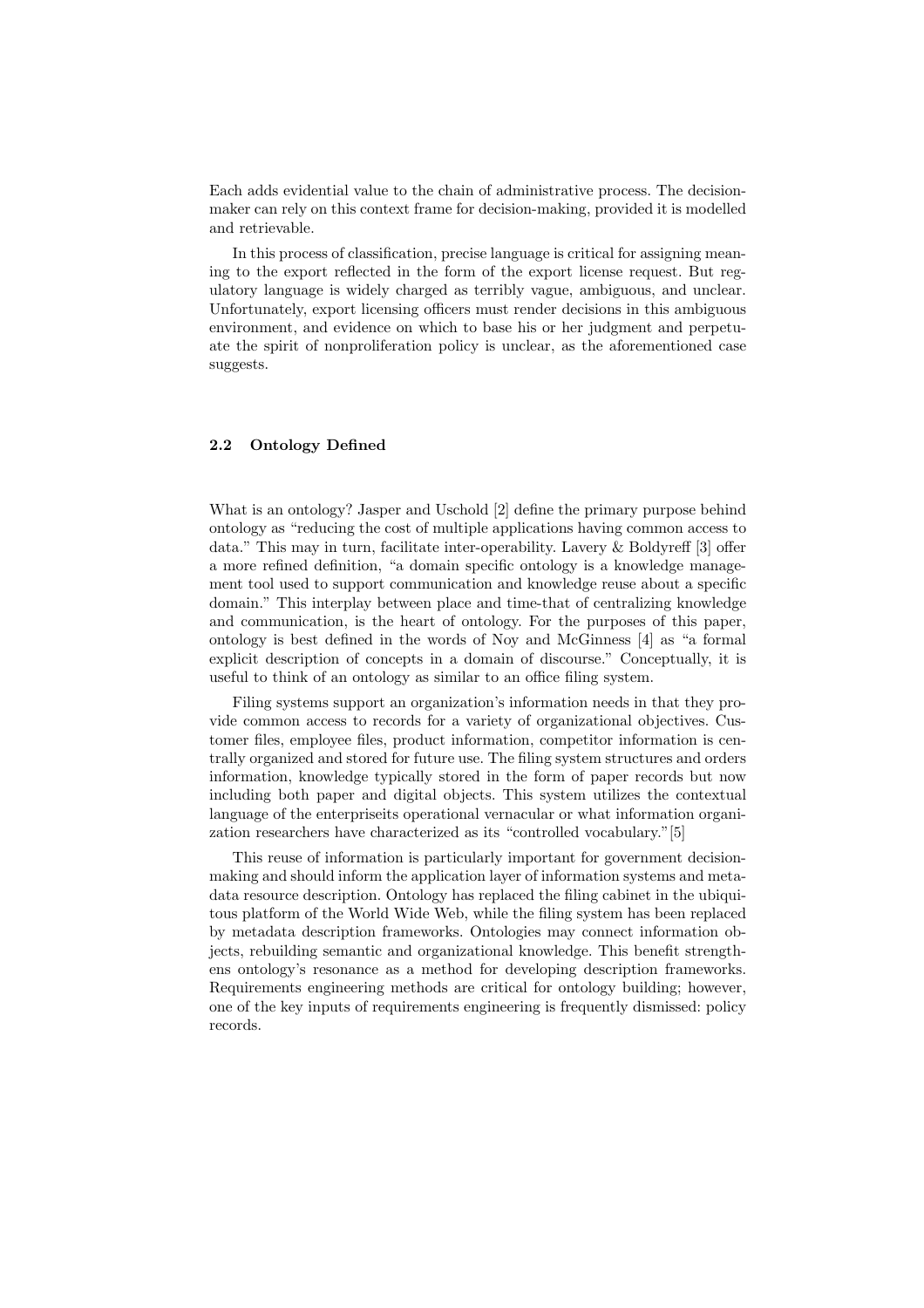## 3 Rudimentary Structure Revealed Through Documentation

Records professionals are cited as being in a strategic position to influence the information architecture of information systems. [6] Toward this end, scholarship has centered on the elicitation of requirements for documentation systems and the evidential value of records.[7–10] Records can play such a substantive role in eliciting the nature of information objects across such enumerative categories as: taxonomy, administrative and organizational structure, and function. In the export control domain, these three aspects are intricately interconnected, woven together via a complex community of subject area specialists. These relationships between actors, sub actors and the language through which they communicate is embedded in historical records and government publications. Through their analysis, the beginnings of an ontology may come forth.

## 4 Fields & Description

Content analysis revealed definitive, stable knowledge structures within, between, and across documents. Most contained an area heuristically defined herein as a "header section." Within this header, numerous fields contained specific and distinct types of information, such as date, document number, and title. When placed with the context of the taxonomy of the policy domain, these fields also depict and described such things as transaction, organization, function, custody, and interdependency. Each of these resultant categories of information also serve as information objects and classes, the backbone of the subsequent ontology. These objects contained within records inform the reader of the context of the documents origin and policy domain knowledge.

### 5 Taxonomies: Semantic, Structural, Functional

Surprisingly, the structure of the CoCom records remained constant over time. The relevant information on which negotiators, domestic policy analysts, and regulatory staff relied did not change, a particularly telling feature when compared against the various action areas associated with the generation and handling of the records. These action areas correspond to structural and semantic taxonomies and process of policy administration. Within this process resides the agents and language of the domain.

#### 5.1 Taxonomy to Class

When records where compared against the structure of export control regulations, shared classes and a common taxonomy between the structure of CoCom's record keeping system, the structure of the CoCom records themselves and the structure of the organizational system in the domestic regulations surfaced. This taxonomy linked multiple documents in this policy domain.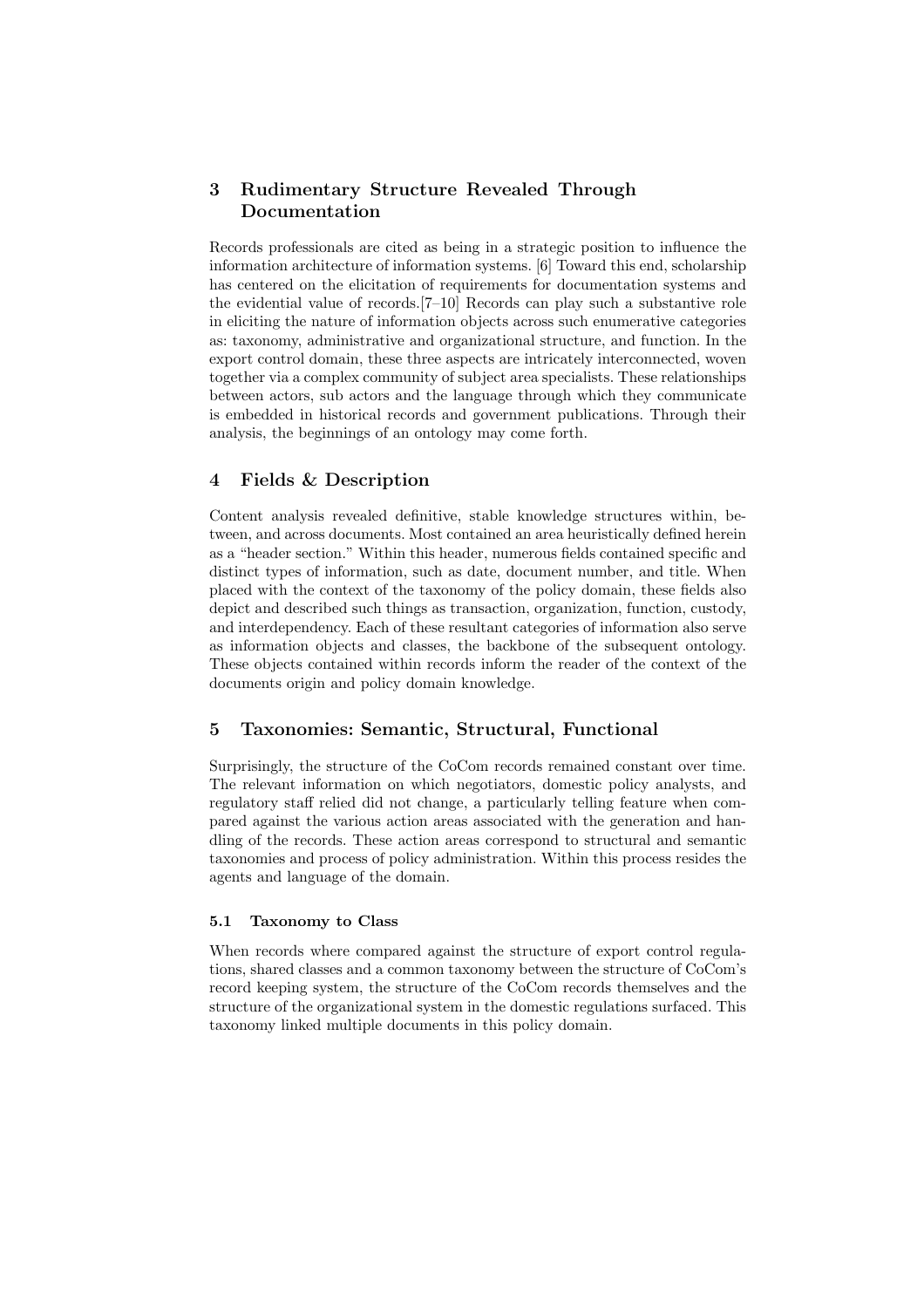Given this relationship, it is clear that a method was in place that would inform policy officials of the precise negotiating history of the specific goods and technologies under the international body of CoCom. Domestic policy analysts and regulators could have relied on the evidentiary value these records and record keeping systems provided, had systems been in place that enabled the retrieval of this knowledge.

Content analysis revealed multiple sub-taxonomies as well. Free floating subdivisions within the body of the Export Administration Regulations, i.e. "parts, components, and accessories" was also tied to various document titles in a variety of different organizations. Export Control Commodity Number is a unique identifying number derived from multiple indices. The categories in these indices reflect commodities, country, the international organization or policy associated with the regulation. These various categories also reflect action areas executed in multiple offices and areas in the administrative chain.

ECCNs form a semantic taxonomy used in multiple classes derived from shared technical or functional qualities between commodities. For example, metalworking machinery is a class identified with the digit 2 in an ECCN. Similarly, parts and components is a subclass in the ECCN which is identified by the letter B. Several categories or facets are represented via the sequential stringing of digits. Similarly, each digit represents a specific office, function, and language in the administrative policy process.

Surprisingly, though the digits representing various classes may have changed over time, the class names remained fairly constant. These classes reflect strategic technology areas. One can trace the controls on a specific technology area over time through the retrieval of documents commonly classified as germane to this technology area.

### 6 The Ontology Form

The form of the ontology is represented in the corresponding entity relationship diagram. The entities identified in the chart should be read as principle agents, each of which display characteristics or attributes. In the relationships between classes, many subclasses result. Some of which appear as "free floating" in that they may reside within any number of superclasses. This "class hierarchy" is represented within the ontology in the various relationships between the classes and attributes, hence enabling identification, collocation, and retrieval of knowledge.

#### 7 Class, Subclass, & Relationships

Functional and organizational interdependencies were identified across export control records. The following entities and relationships describe the conceptual pattern of interaction between taxonomy, structure, and function. According to Dragomir Radev (2000), the possibility exists for further differentiation by relationship type.[11] From the multiple layers and inter/intra document connections the following entities and relationships were identified: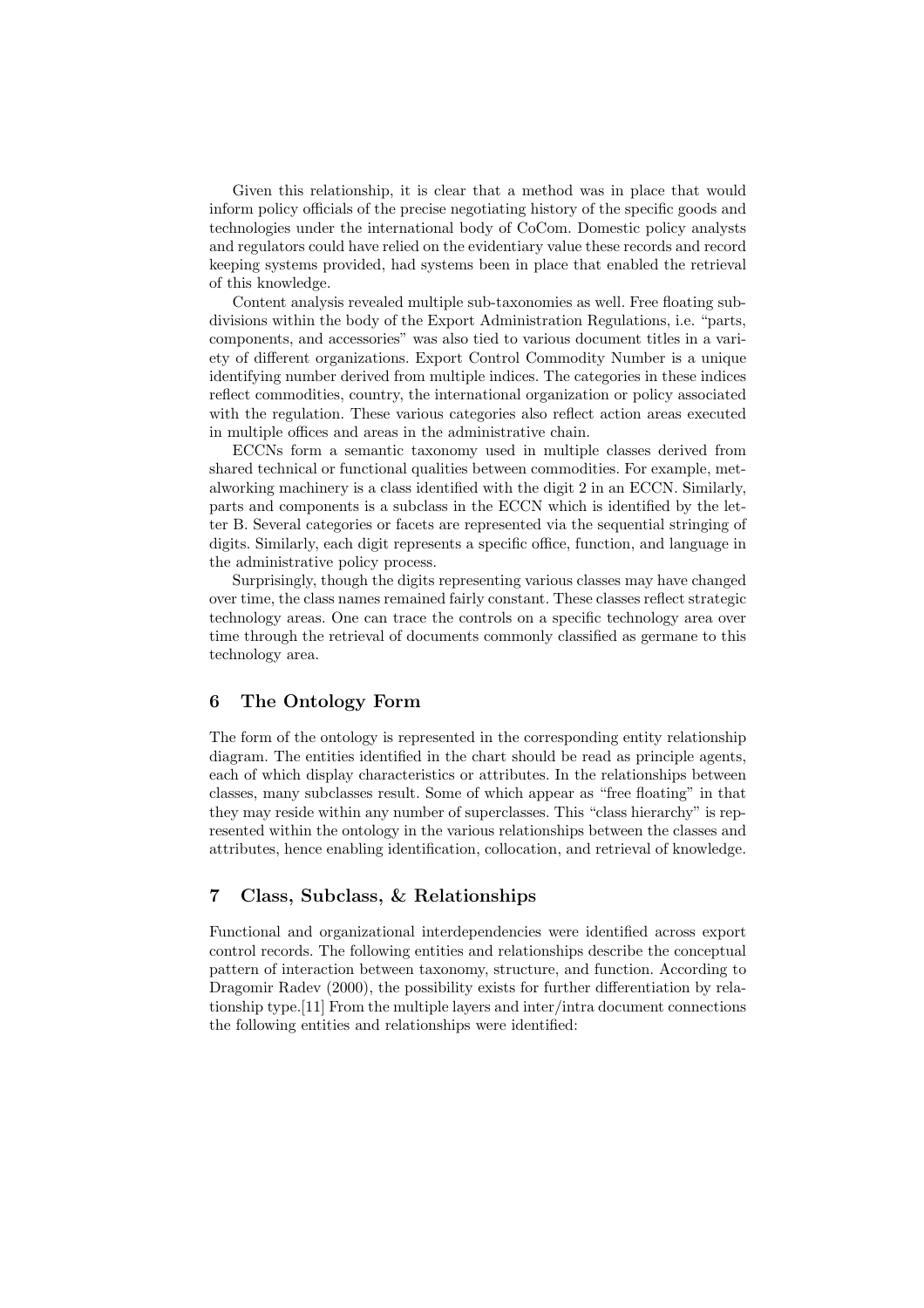- Commodity Control List: The U.S. list of regulations devoted to "dual use" goods and technologies. It was derived from the Industrial list of NATO's Coordinating Committee. The CCL consists of ECCNs.
- Export Control Commodity Number: Derived from several subject indices and it is used as a numerical identifier in the U.S. export control regulations. ECCNencodes Commodity Category, Commodity Group, Type of Control, Unilateral or Multilateral, Reason for Control (1-to-m).
- Negotiation Transcript: The record of negotiation NegotiationTranscriptidentifies ECCN(m-to-m)
- Reason For Control: The reason for control is a nominal policy category which may or may not restrict an export from leaving the United States. Subclasses consist of regime, Agency, Regulatory Unit, Negotiated Transcript, Regulation.
- Agency:A government organization chartered with the responsibility of some aspect of policy and/or administration. The specific bureaucratic body that is responsible for the administration of the regulations. Agency consists of Administrators, Bureaus, Departments, Working Groups. Agencycreates Negotiated Transcript (m-to-m).
- Regime: A specific, institutionalized understanding dedicated to a common arms restriction goal. Regime consists of Country, agency. Regime creates Negotiation Transcript (1-to-m)



Fig. 1. Export Control Entity-Relationship Diagram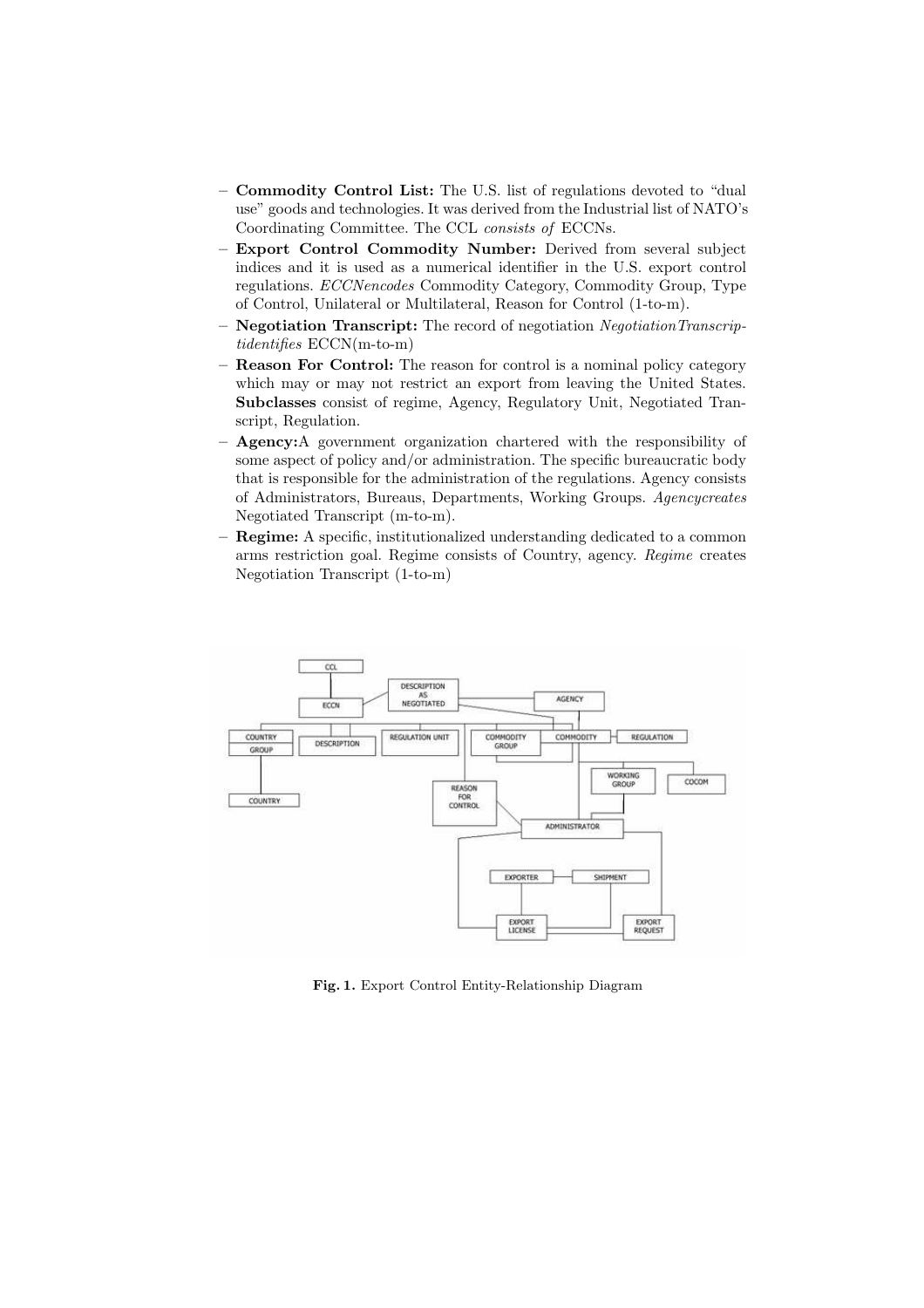#### 7.1 Relationships Between Documents And Organizations

Further analysis of CoCom's records when compared against the structure of the Export Administration regulations reveals unions or intersects of classes of information. This intersection or overlap of classes between these two organizational systems denotes relationships between the two. CoCom records informed decision-making domestically in U.S. bureaucracies. History provides direct lineage between the negotiations in Paris and the subsequent passage of legislation and regulations promulgated under the acts. The tacit relationship between information classes and the benefits it may provide for current decision makers is illustrated via document comparisons. The composition of CoCom document number reflects the descriptive categories contained in the Export Administration regulations. This shared information is aptly defined as class in ontology terms. Relationships between these information objects and their class hierarchy can then be traced and conceptually unified to enable users to retrieve an array information objects which may inform decision making. Because these objects are interrelated, each informing the context of the other, both would provide historical content for a decision, context which can prove crucial for consistent decision making on export licenses over time, context which might inform future policy.

### 8 Resource Description: XML & DTD

With the conceptual framework defined, resource description may include definitive class and class hierarchies and associations to related classes. These descriptive patterns may be reflected in extensible markup languages such as XML, structuring these classes, hierarchies and associations within document type definitions. A much more exhaustive analysis should precede the development of such items, more exhaustive than the rudimentary analysis reflected in this paper. Ideally this analysis would include more than analysis of content in historical documents, but also substantive interviews with members of the user community. Unfortunately, such developments are beyond the scope and resources of this study.

## 9 The Benefits: Knowledge Centralization, Sharing, & Preservation

As mentioned at the outset of this investigation, one of the primary benefits of developing such ontologies for E-government systems is centralize knowledge on subject domains. With the structure outlined above, we see an ontology in its nascent stage. The benefits of which include:

- The reuse of critical knowledge;
- the sharing of domain knowledge across a variety of settings, including within organizations, across organizations nationally, and within communities of practice that extend across borders.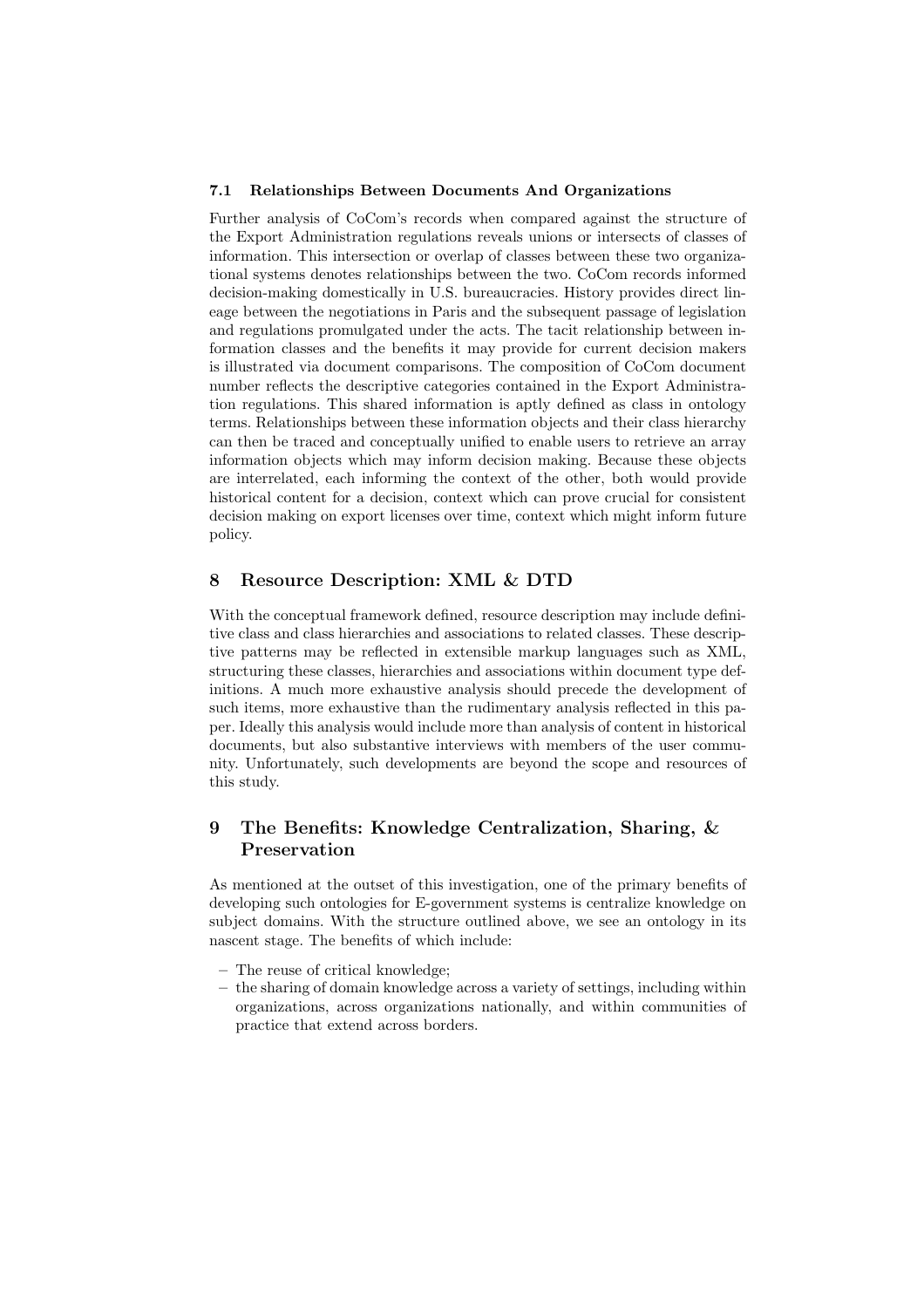#### – the preservation of knowledge.

As technology advances, so too will its military significance and the aforementioned classes. These changes may be tracked via conceptual concordances. Preserving this historical lineage and context within the widely dispersed, subject specific export control community.

For example, the changes in militarily sensitive technologies are reflected via different commodity groups between 1991 and 2001 as seen in table 1.

| Commodity Groups (2002)              | Commodity Groups (1991)                     |
|--------------------------------------|---------------------------------------------|
| 0-Nuclear Materials.                 |                                             |
| Facilities and Equipment             | 0-Metal-Working Machinery                   |
| 1-Materials, Chemicals,              |                                             |
| Microorganisms, and Toxins           | 1-Chemical and Petroleum Equipment          |
| 2-Materials Processing               | 2-Electrical and Power-Generating Equipment |
| 3-Electronics                        | 3-General Industrial Equipment              |
| 4-Computers                          | 4-Electronics and Precision Instruments     |
| 5-Telecommunications and             |                                             |
| Information Security                 | 5-Metals, Minerals, and their Manufactures  |
| 6-Lasers and Sensors                 | 6-Chemicals, Metalloids, Petroleum          |
|                                      | Products, and Related Items                 |
| 7-Navigation and Avionics            | 7-Rubber and Rubber Products                |
| 8-Marine                             | $8-$                                        |
| 9-Propulsion Systems, Space Vehicles |                                             |
| and Related Equipment<br>$m+1+2$     | 9-Miscellaneous<br>$\mathbf{P}$<br>$\sim$   |

Table 1. Commodity Group Comparison

One could trace the change in number between categories and the corresponding structural changes, say the transfer of one function from one office to another and the corresponding linguistic differences as evidenced in that office's documentation.

## 10 Implications

What then does this mean in the context of export license decisions? Primary methods for determining prior action on export license requests require searching of database/s of previous commodity classification decisions. These commodity classifications reveal prior licensing decisions, but they do not reflect subject domain knowledge. The database communicates little to no historical information in terms of how to interpret regulatory language. Documents recording the policy discussions of the formation of export controls would prove extremely useful in this situation, and document management systems may facilitate their retrieval. The formal logic outlined in the preceding ontology would prove helpful for this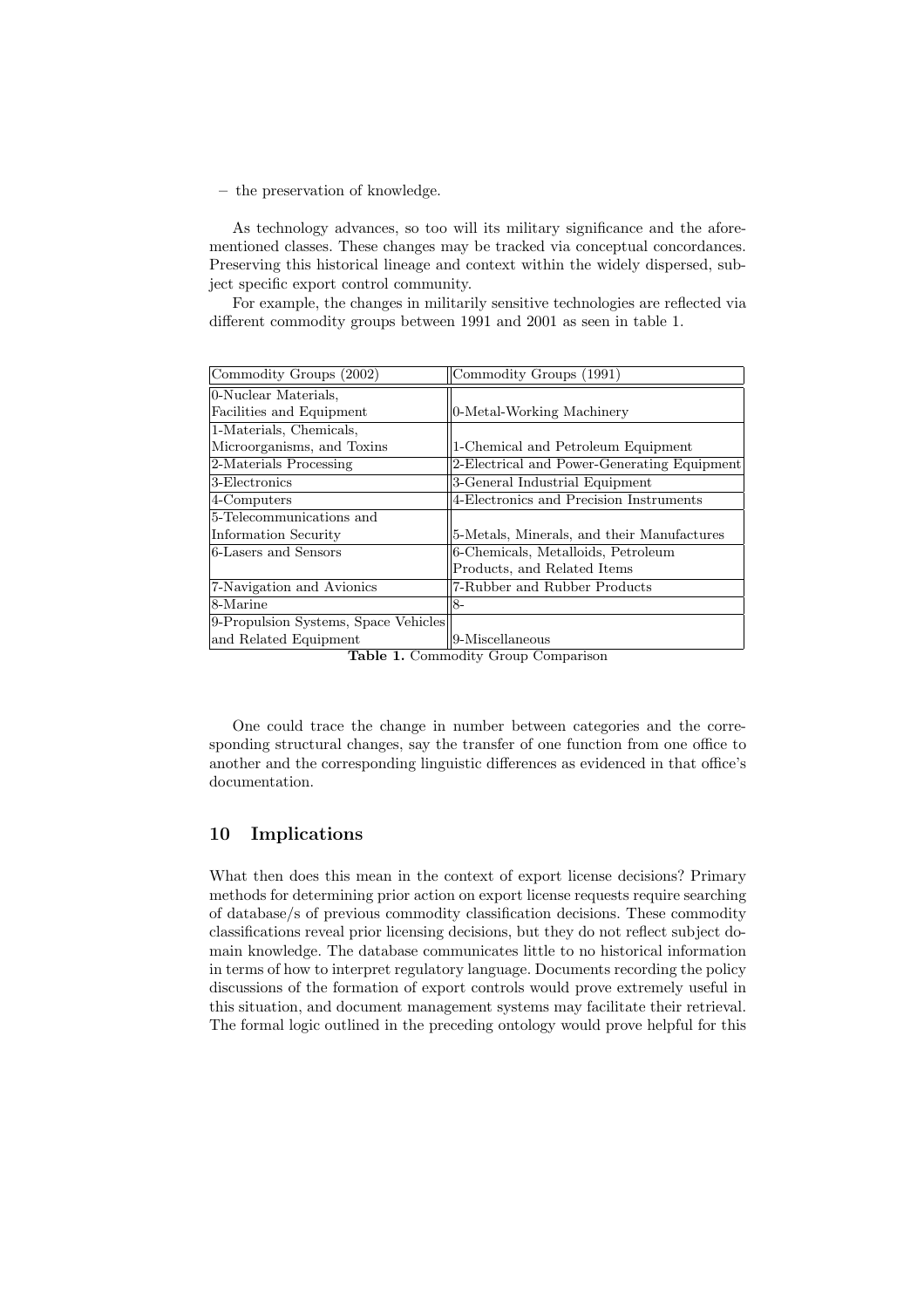task. It would allow for narrowed searching of relevant records and enhanced the subsequent use of natural language search techniques.

With the above ontology embedded within a Web-based system, user's could search for documents associated with specific commodity categories and policies, emanating from different bureaucratic organizations, different staff or administrators, or even different international regimes. User's could share a common, administrative, knowledge base. For example, a user could query for "all documents" with reason for control "nuclear." In a database, the query would take the following form:

```
SELECT Document.identifier FROM Document Descr, ECCN, RFC
WHERE Doc.ECCN = ECCN.ID AND
ECCN.RFC = RFC.id AND
RFC.description = "nuclear"
```
Through resource description standards for the subject domain in the way of custom metadata schemas, descriptive classes would allow for narrowed recall of documents. From there NLP could further refine searches, based upon keyword matching in the querying of the full text of the documents . In both instances, only those documents that discuss nuclear related goods and technology would be retrieved. Policy officials could then rely on the decisions of their predecessors, the negotiations of the international organizations within which these regulations were negotiated, and moreover, memory could extend the walls of their respective organizations. We would see the beginnings of policy memory.

### 11 Conclusion

This investigation scratches the surface of the potential for ontologies in e-Government Web-based systems. Developers must take into account the specific subject domain as well as the many layers of administration if they are to facilitate resource sharing. At the same time, however, development must transcend the methods of traditional systems building, and include at the forefront of the design the knowledge and needs of the user and user community. Ontology development is indeed a powerful response to that need.

#### References

- 1. Daddieco, R.J.: US vs. FMI: A case study in knowledge failure in export controls. In: this volume. (2004)
- 2. Jasper, R., Uschold, M.: A framework for understanding and classifying ontology applications. Technical report, (Boeing Math and Computer Technology)
- 3. Lavery, J., Bolydreff, C.: Developing an ontology. Technical report, University of Durham (2002)
- 4. Noy, N.F., McGuinness, D.L.: What is an ontology and why we need it. Technical report, (Stanford, CA)